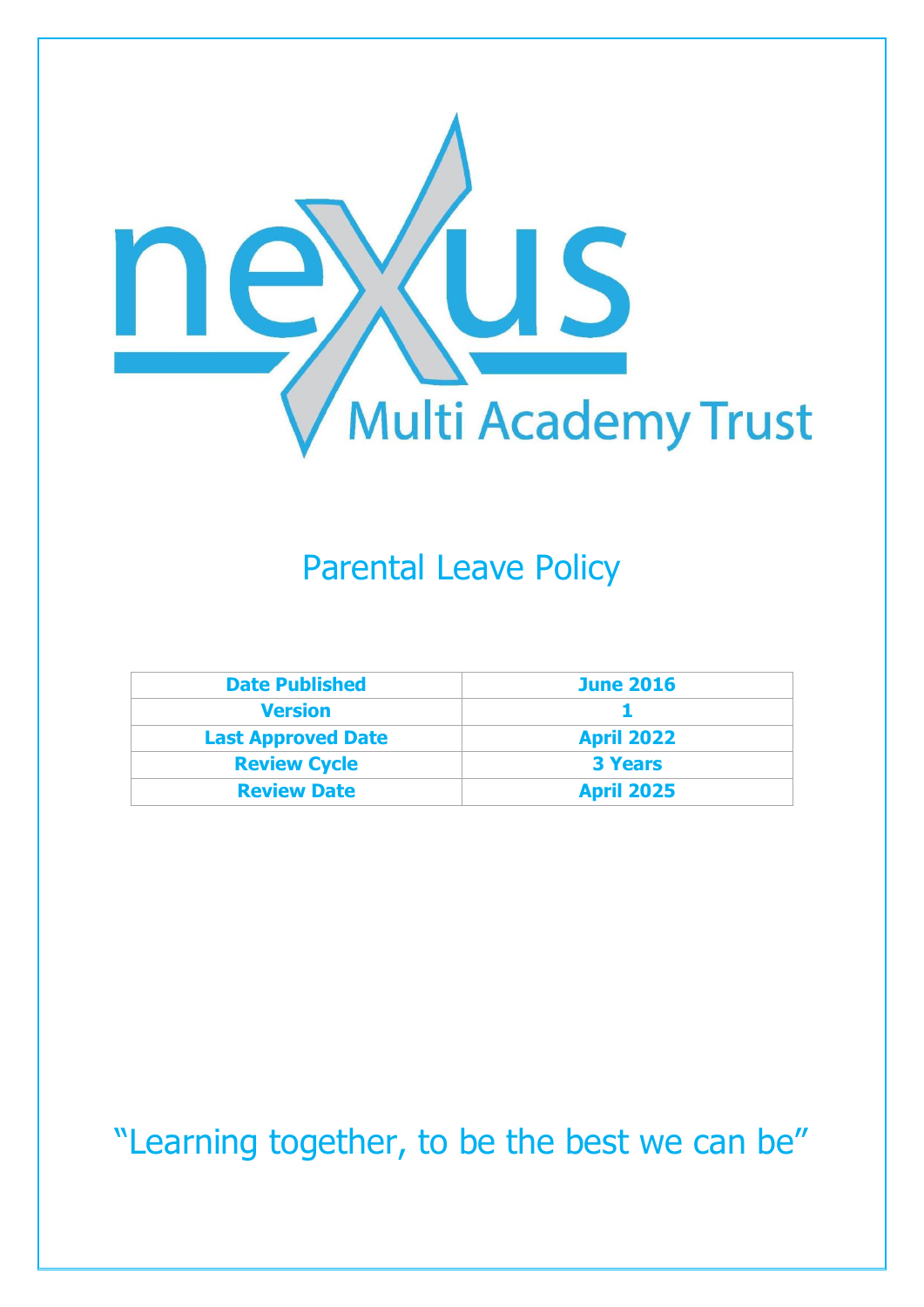

# 1. Policy and Guidance on Parental Leave

- 1.1.All employees with at least one years' continuous service (including service with a previous employer) shall be entitled to 18 weeks' unpaid leave, (pro rata for part-time employees). This leave entitlement is subject to a maximum of four weeks per annum and ceases on the fifth birthday of the child.
- 1.2.In the case of a parent of a child with a disability, the 18 weeks entitlement may be taken at any time up to the child's eighteenth birthday.
- 1.3.The leave is unpaid.

## 2. Arrangements for the taking of leave

2.1. The four weeks of leave must be taken in one week blocks, but may be used in block, subject to the needs of the school/service. (Parents of disabled children may take leave in periods as short as a day).

#### 3. Notice Requirements

3.1.A minimum of 21 days' notice is required irrespective of the length of time off being requested.

## 4. Postponement of time off requests

4.1.Line managers may postpone/delay requests where there are school/service considerations. Consideration will also be given to the impact of requests in respect of other staff leave/training commitments. The impact on job sharers may also influence the timing of leave.

# 5. Leave Requests and supporting documentation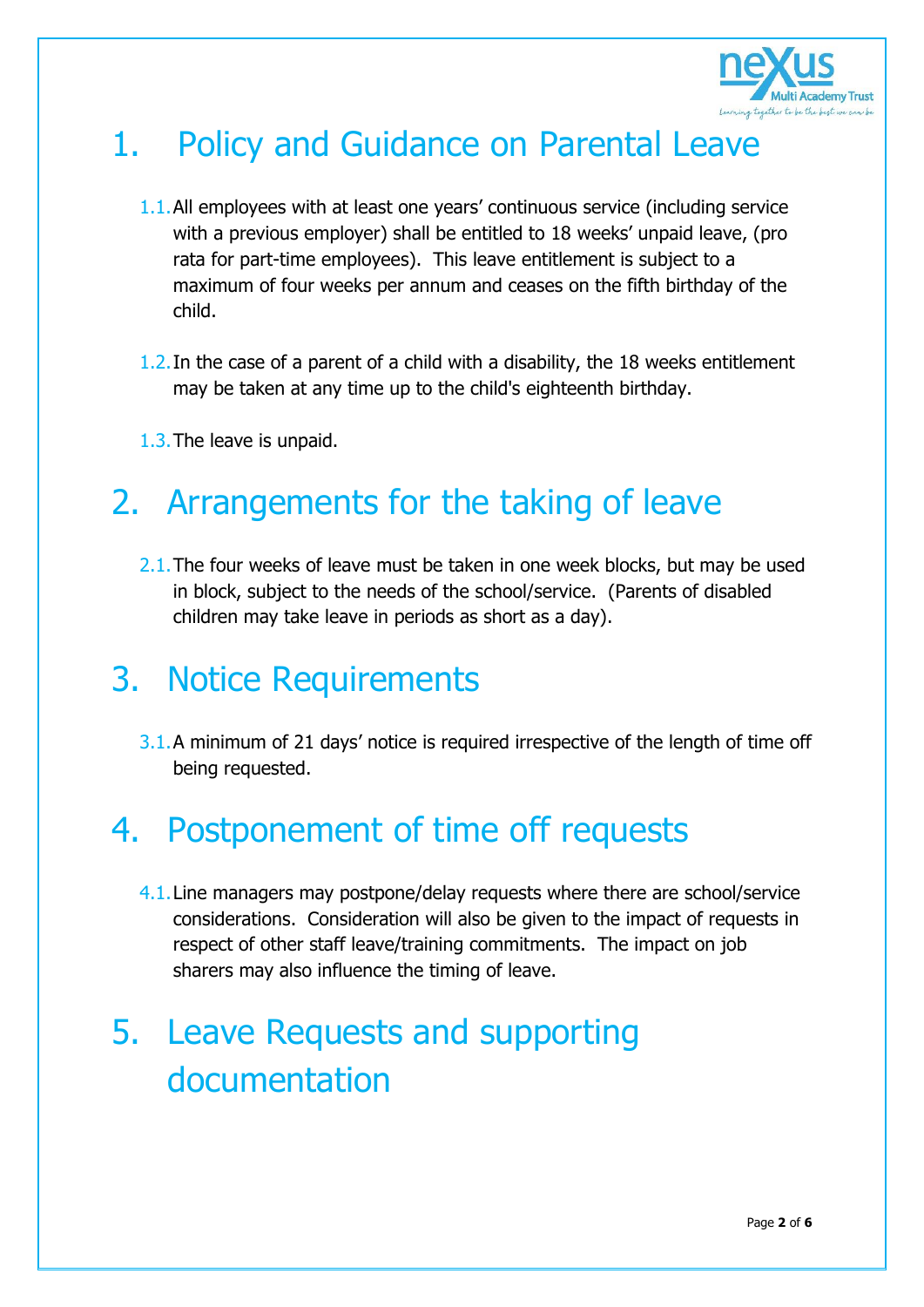

- 5.1.Requests should be submitted to the responsible line manager in writing and on the first request should be accompanied by either a birth certificate, court agreement or other evidence of parental responsibility (Parents are defined as those with parental responsibility under the Children's Act 1989 or who are registered as a father under the Births and Deaths Registration Acts).
- 5.2.Requests will be considered within one week of the submission and in the event of refusal/postponement may be referred by the employee to the Chief Executive. When turned down reasons for refusal/postponement will be given in writing within 7 days of the original request.

# 6. Circumstances in which requests will not be approved

- 6.1.Requests for Parental Leave will not normally be approved where formal meetings are pending or monitoring arrangements are in place in connection with the Trust's employment procedures (e.g. conduct, capability or sickness).
- 6.2.Where requests for Parental Leave are postponed, the postponement shall be for a maximum of six months. This may mean that leave is postponed beyond the fifth birthday of the child.

#### 7. Sickness during Parental Leave

7.1.An employee who falls sick during a period of Parental Leave shall be regarded as being on sick leave (and therefore paid as such) if certified by a G.P. as sick for a period in excess of seven days.

## 8. Impact on Annual Leave

8.1.As with other unpaid leave, any contractual annual leave will not accrue during periods of parental leave.

## 9. Effect on Superannuation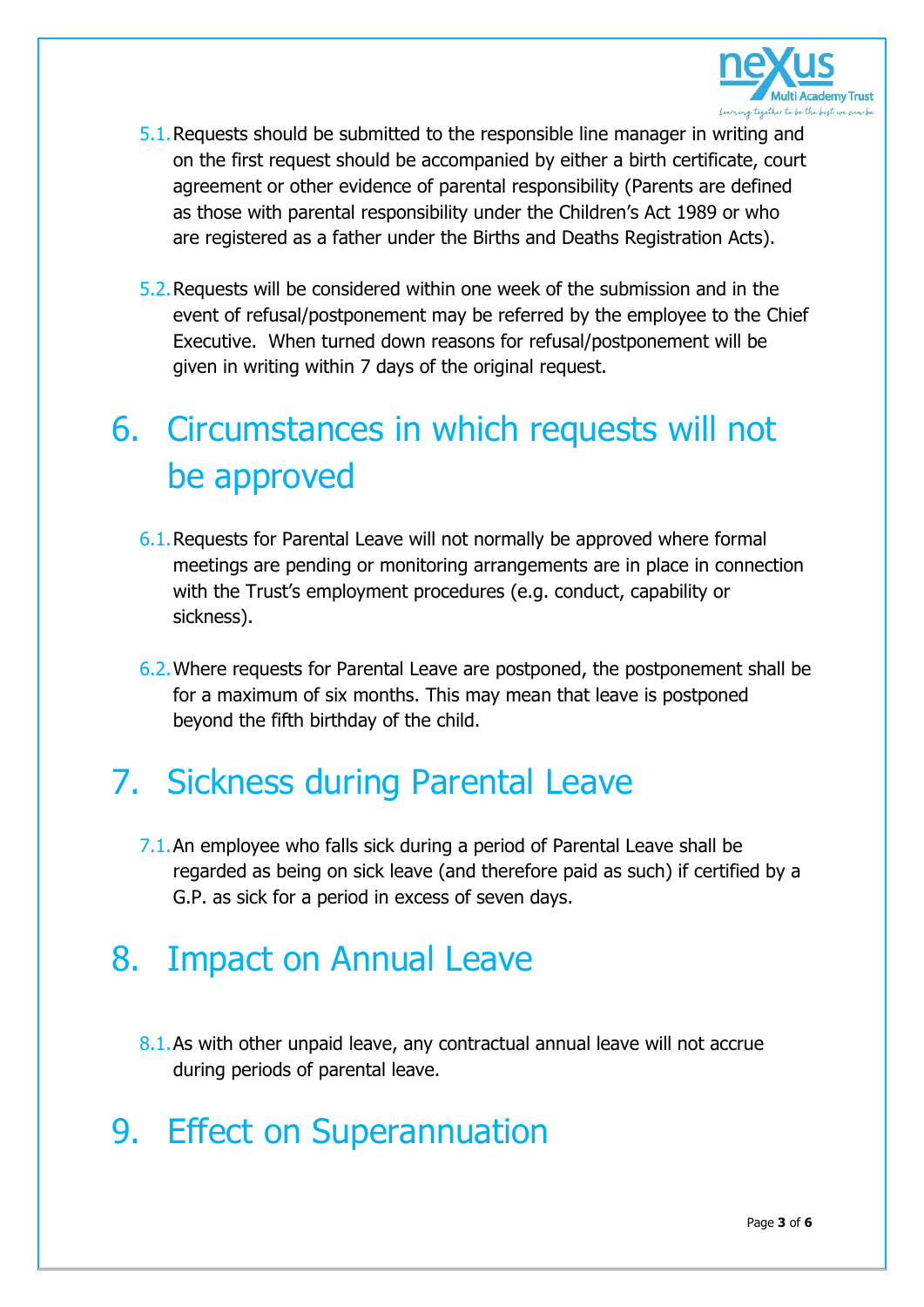

- 9.1.The period of unpaid absence will be classed as "non-pensionable" service and no employee or employer pension contributions will be made.
- 9.2.You can buy extra pension to cover the period by undertaking to pay an Additional Pension Contribution (APC) over a period of time or by paying a one-off lump sum.
- 9.3.For further information please contact South Yorkshire Pensions Authority or the Teacher Pension Scheme.

# 10. Parental Leave and Adoptive Parents Leave

- 10.1. Employees who adopt children are entitled to the same post Maternity Leave provisions as women who take Maternity Leave.
- 10.2. Four weeks Parental Leave may be taken in addition to the entitlement to Adoptive Parents Leave.

#### 11. Parental Leave and Maternity Leave

11.1. Employees who take Maternity Leave may add up to four weeks of Parental Leave to any unpaid Maternity Leave that is taken. Parental Leave will not count towards the three months Service requirement associated with the payment of Occupational Maternity pay (12 weeks half pay).

#### 12. Special Circumstances

12.1. Unpaid leave provisions do allow for up to 12 months' unpaid leave, which may in exceptional circumstances be granted for family reasons (i.e. long term illness of a child).

# 13. Policy and Guidance on Time off for **Dependants**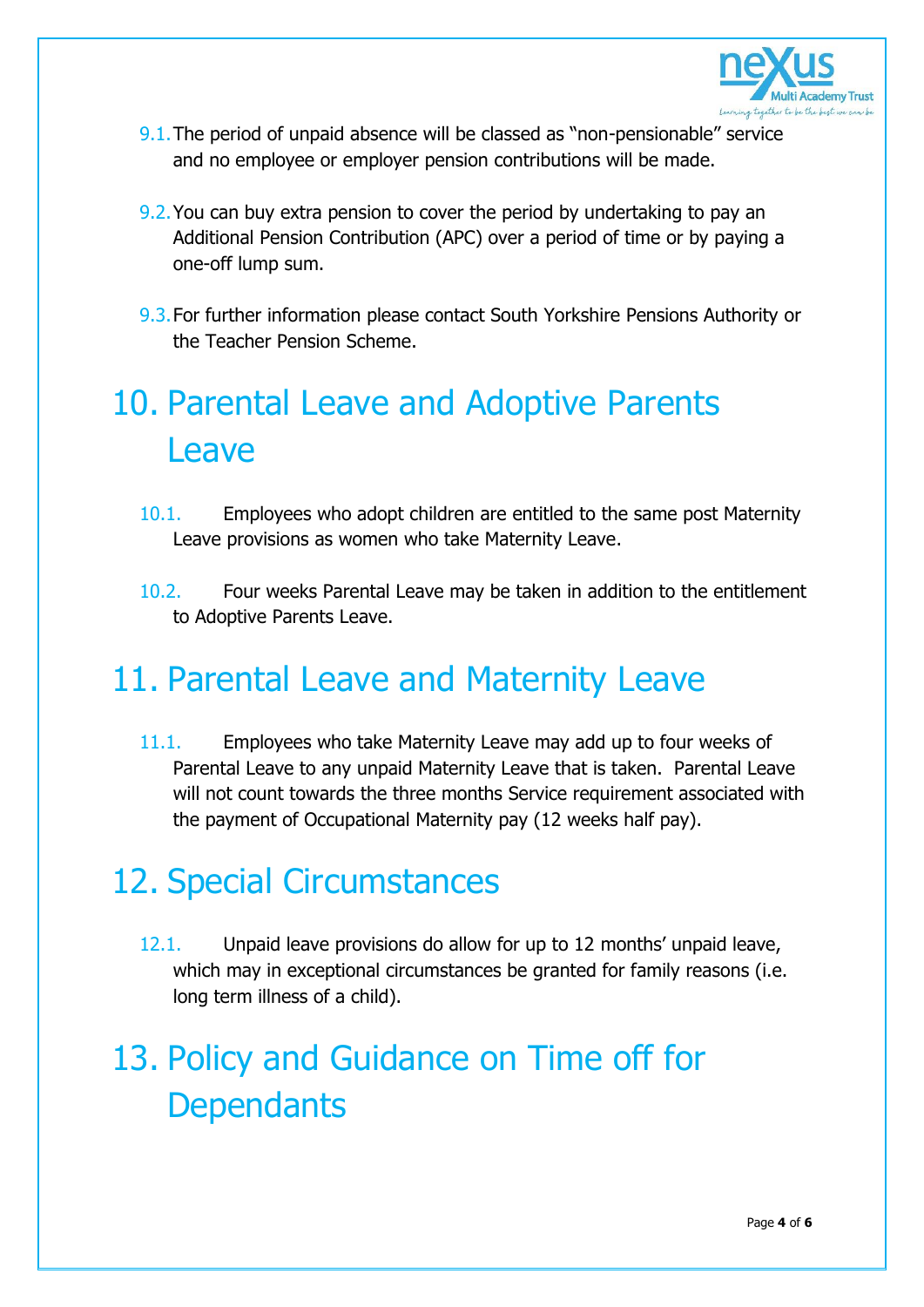

- 13.1. All employees have the right to take a reasonable period of unpaid time off work to deal with emergencies involving a dependant. The new right is intended to cover unforeseen circumstances. If employees know in advance they are going to need time off arrangements, it is expected that annual leave or special leave will be taken.
- 13.2. In the event of unexpected or sudden problems occurring time off may be taken to enable any necessary longer term arrangements to be made.
- 13.3. Some examples include:
	- **If a dependant falls ill, is injured or assaulted;**
	- To make longer term care arrangements for a dependant who is ill or injured:
	- To deal with the death of a dependant (if not eligible for paid bereavement leave);
	- To deal with an unexpected disruption or breakdown in care arrangements for a dependant e.g. where a child minder or nurse fails to turn up;
	- To deal with an incident involving an employees' child during service hours e.g. unexpected school closure.

#### 14. Who counts as a dependant?

- 14.1. A dependant is the partner, child or parent of the employee, or someone who lives with the employee as part of their family. For example, this could be an elderly aunt or grandparent who lives in the household. It does not include tenants or boarders living in the family home, or someone who lives in the household as an employee, for example, a live-in housekeeper.
- 14.2. In cases of illness, injury or where care arrangements break down, a dependant may also be someone who reasonably relies on the employee for assistance e.g. a parent who does not live in the same household.

## 15. How much time off must be allowed?

15.1. There is no set limit to the amount of time off which can be taken. In most cases, the amount of leave will be one or two days at the most, but this